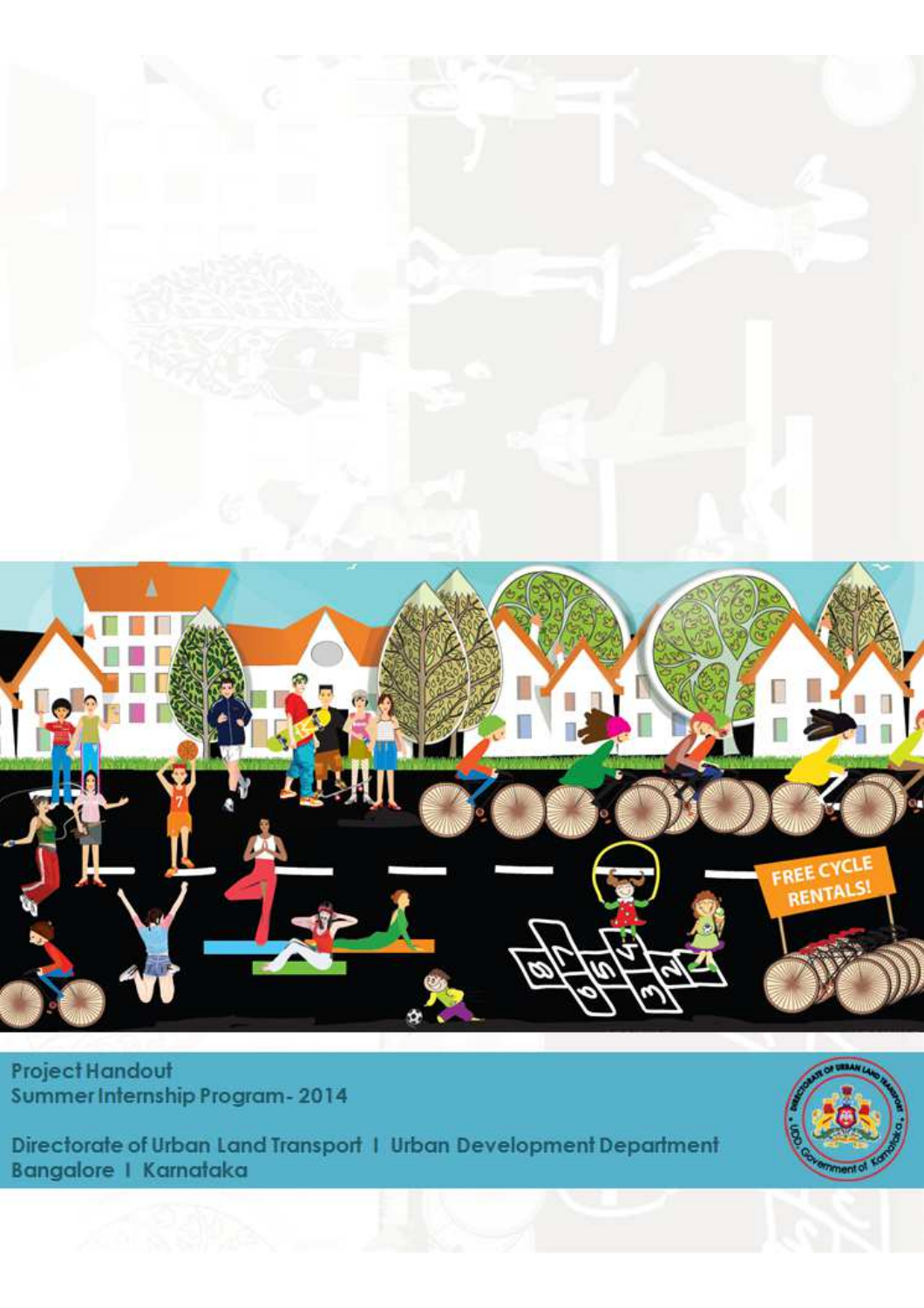# **Introduction**

Directorate of Urban Land Transport (DULT) has been set up by the Government of Karnataka under the Urban Development Department with objective to coordinate planning and implementation of Urban Transport projects and programs. The Directorate is in general responsible for overseeing all the urban land transport initiatives in Urban/ Local Planning Areas of Karnataka.

Since its inception, the Directorate has implemented many initiatives including service level benchmarking in Bangalore; preparation of policies on parking; preparation of mobility plans for cities in Karnataka; feasibility studies for mass transit systems etc. It is also working in tandem with BBMP, the city corporation of Bangalore and other city corporations on NMT initiatives. The Directorate is also spearheading the implementation of Bus rapid Transit system between the twin cities of Hubli and Dharwad.

The Directorate has grown from its humble beginnings and has now set its sights on fresh challenges. It provides a rare opportunity for technical personnel, urban and transport planners etc to work on urban transport challenges by being a part of a government organization.

In respect to that every year DULT provides opportunity for 2 months paid internship at its headquarter in Bangalore to Masters as well to Bachelors students from all over the country. The 2 months internship program is in tandem with the colleges/ university curriculum and usually the period is for May- July every year. In continuation to that, internship for the year 2014 is starting from  $1<sup>st</sup>$  week of May and this document intends to provide the insights of the selected projects to the interns. . The document also looks into the desired deliverables expected from each intern.

Students may have to travel to project locations for case study, site visit, data collection, and/ or for meeting with different authorities or stakeholders. In some case students may be stationed at project locations for whole period, depending on the complexity of the project and its proximity to Bangalore.

It would be important for the student to have done some background reading before entering the internship program. Since it is a 8-week internship program, the project has been compacted in such a way that there is maximum value-add to the student in this short period. Being a graduate degree internship, some amount of independence of thought and work decisions, work ethics, and dedication is expected from the student for utmost impact and learning.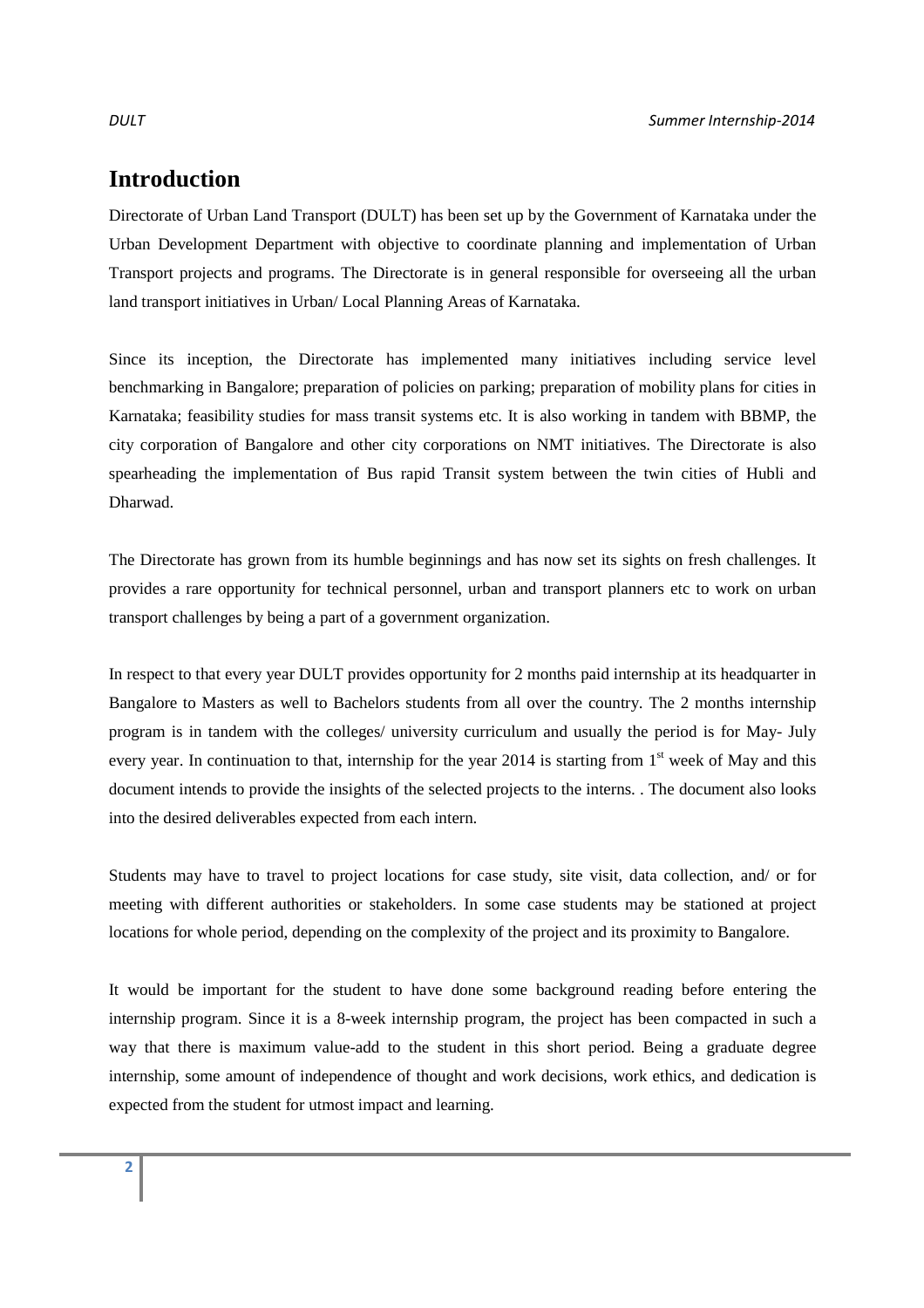Students joining DULT for internship program has to fulfil the below stated administrative requirements:

- It is mandatory for all the students to register themselves with the Administrative office for administration purpose, while entering into Internship program.
- It is mandatory for the students to inform their respective mentor while going out of the office during office hours for official or personal reasons.
- Attendance on all days is mandatory. Leave, if any shall be granted with prior approval from the mentor.
- Time- in and Time- out shall be logged/ report on all days to the mentor (typical timings are from 10:00 AM to 5:30 PM, with 45 min lunch break.
- It is appreciated if personal laptops could be brought to work.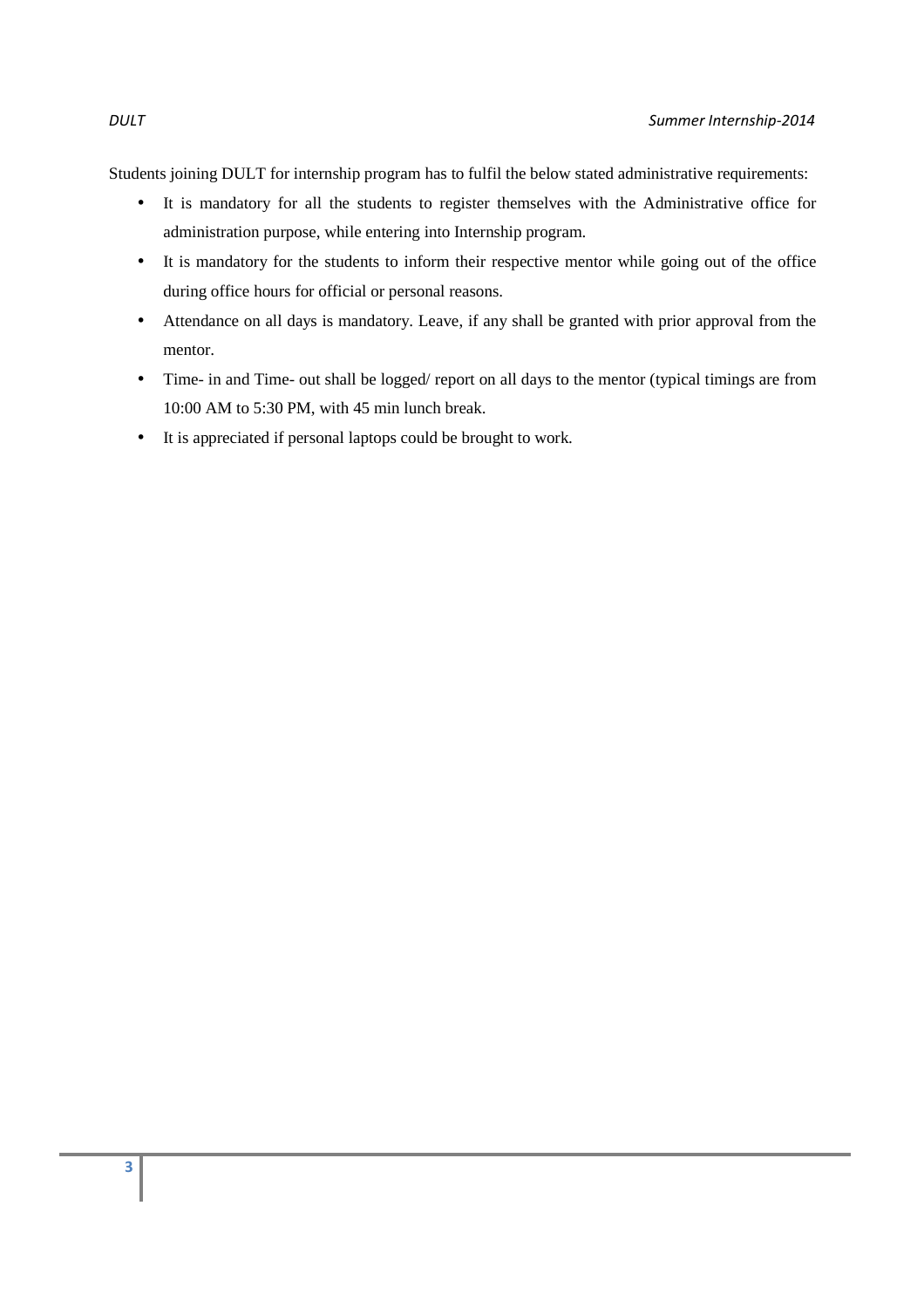| <b>Jayanagar Cycle Track</b>                                                                                                 |                                                                                                                          |  |  |
|------------------------------------------------------------------------------------------------------------------------------|--------------------------------------------------------------------------------------------------------------------------|--|--|
| <b>Project Location</b>                                                                                                      | Jayanagar, Bangalore                                                                                                     |  |  |
| <b>Introduction</b>                                                                                                          |                                                                                                                          |  |  |
|                                                                                                                              | Jayanagar Bicycle Friendly Streets (BFS) project was taken up as a part of its sustainable transportation initiatives in |  |  |
| 2010. The Jayanagar BFS project (Phase I) was based on the proposal of "Safe Routes to Schools" and was inaugurated          |                                                                                                                          |  |  |
| in September 2012. To sensitize citizens of Bangalore and create a critical mass to respect the space for cyclists and       |                                                                                                                          |  |  |
| pedestrians, Cycle Day campaign was started in October 2013, as a part of which, the campaign was held in the                |                                                                                                                          |  |  |
| neighbourhood of Jayanagar for the months from December 2013 to February 2014. In continuation to the Jaynagar               |                                                                                                                          |  |  |
|                                                                                                                              | BFS project, DULT is now looking at activating major stretches of the network by effectively enforcing these tracks as   |  |  |
|                                                                                                                              | well as improving the pedestrian $& NMT$ infrastructure on these stretches.                                              |  |  |
| <b>Project Brief</b>                                                                                                         |                                                                                                                          |  |  |
|                                                                                                                              | Identification of parking lanes specifically for cycles to place the cycle stands.                                       |  |  |
|                                                                                                                              | Bicycle Network Maps & Signages and identifications of locations to install this.                                        |  |  |
| O                                                                                                                            | Creating a cycling network map for the neighbourhhod                                                                     |  |  |
| O                                                                                                                            | Identify location to install this maps in the study area                                                                 |  |  |
|                                                                                                                              | Details of the Treatment of the Cycle Tracks                                                                             |  |  |
| O                                                                                                                            | Painting them with a different color/ Using different material for the tracks (Depending on cost                         |  |  |
| analysis)/ Better markings on the tracks                                                                                     |                                                                                                                          |  |  |
| Segregation of the tracks<br>O                                                                                               |                                                                                                                          |  |  |
| Redesigning pedestrian infrastructure (following the Guidelines for planning and implementation of Pedestrian                |                                                                                                                          |  |  |
| Infrastructure).                                                                                                             |                                                                                                                          |  |  |
| Alternate parking analysis on the stretches for improvement                                                                  |                                                                                                                          |  |  |
| O                                                                                                                            | Identify the Parking needs and overall parking demand.                                                                   |  |  |
| O                                                                                                                            | Parking Action Plan (PAP) to be drafted for the Mariyappa Road, which includes installing of parking                     |  |  |
|                                                                                                                              | meters (this should include an amendment to the bye-laws where a commercial development on this                          |  |  |
|                                                                                                                              | stretch should provide their own parking inside)                                                                         |  |  |
| O                                                                                                                            | Identification of alternate parking lots (Eg.- Parking lot of Kalyan Mantaps etc.)                                       |  |  |
| Tentative Work plan- Below is the broad level of activities planned for a 10- week period to achieve the above<br>objective. |                                                                                                                          |  |  |
| Week 1/2: Site Visit, Data Collection and Surveys                                                                            |                                                                                                                          |  |  |
| Week 3: Data analysis                                                                                                        |                                                                                                                          |  |  |
|                                                                                                                              | Week 4/ 5/ 6: Design development of the chosen stretches (Use AutoCAD, SketchUP), along with recommendations to          |  |  |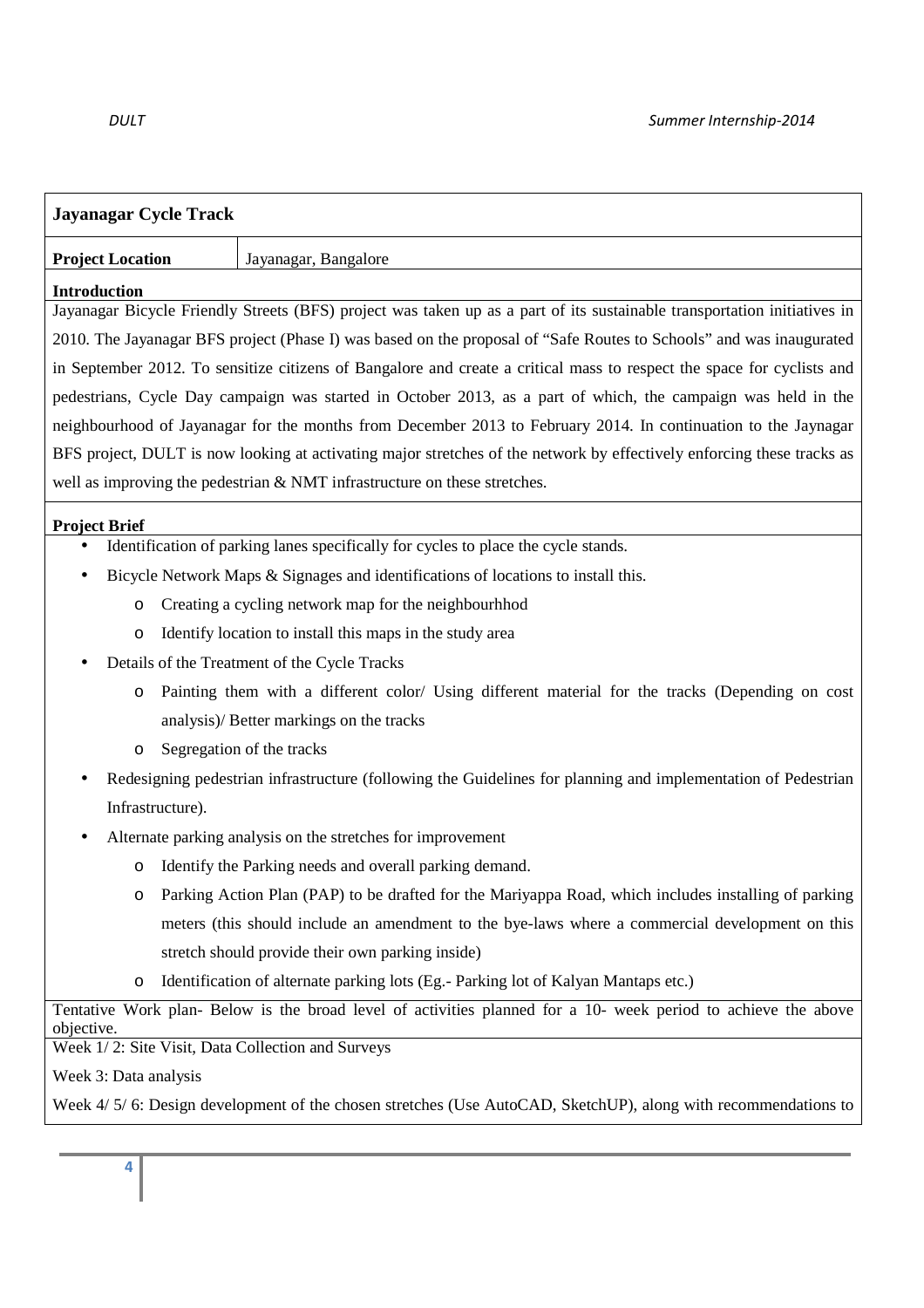### maintain and enforce.

Week 7/8: Development of a report of Urban Design concept and plan for the selected stretches and plans for execution of the design and policy recommendations for awareness of necessity of cycle tracks and maintenance of these tracks. Week 9/ 10: Final Design, Report and presentation at DULT and possibly to the MLA.

| <b>Project Duration</b>      | 10 weeks                                                                              |  |  |  |
|------------------------------|---------------------------------------------------------------------------------------|--|--|--|
| <b>Concerned Authorities</b> | DULT, BBMP, & BTP, Task Force, Traffic Police                                         |  |  |  |
| <b>Related Documents</b>     | NUTP, Bicycle Friendly Streets for Jayanagar                                          |  |  |  |
| Mentor                       | Ritumoni Sonowal, Sheeba Shetty & Sonal Kulkarni                                      |  |  |  |
|                              | At the end of each week, a summary report of the task assigned should be submitted to |  |  |  |
|                              | the mentor (by end- of- day every Saturday)                                           |  |  |  |
|                              | Design drawings in AutoCad                                                            |  |  |  |
|                              | Sketchup renderings, Morphed renderings (on Photoshop)                                |  |  |  |
| <b>Deliverables</b>          | A final report and a presentation will be due by 10th week.                           |  |  |  |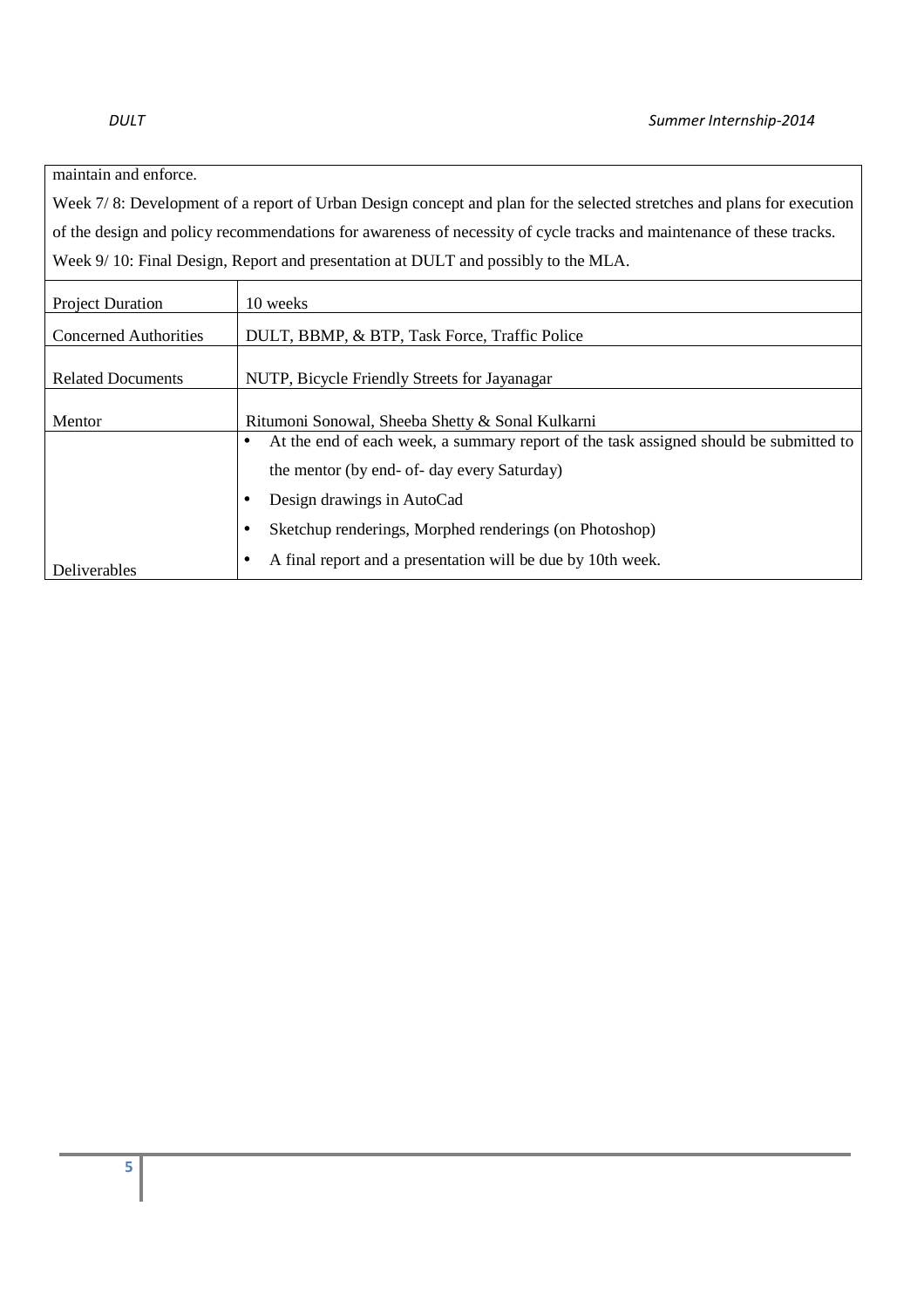| <b>Urban Freight Policy</b>                                                                                              |                                                                                                                           |  |  |
|--------------------------------------------------------------------------------------------------------------------------|---------------------------------------------------------------------------------------------------------------------------|--|--|
| <b>Project Location</b>                                                                                                  | Karnataka                                                                                                                 |  |  |
| <b>Introduction</b>                                                                                                      |                                                                                                                           |  |  |
|                                                                                                                          | In socio-economic development, transportation being an integral part of the production and marketing chain is an          |  |  |
|                                                                                                                          | indispensable input in the pre-harvest and post- harvest operations. The complex functions of this chain start from       |  |  |
| carrying various inputs such as agriculture, mechanical equipments, labourers chemicals, natural ore etc from the source |                                                                                                                           |  |  |
| of supply to appropriate place.                                                                                          |                                                                                                                           |  |  |
| To reach to the ultimate consumption place the logistic hub plays a vital role in supply chain management. Due to        |                                                                                                                           |  |  |
|                                                                                                                          | growth in market, the demand for logistic hub and regional warehouses is high, but as this truck terminals and            |  |  |
|                                                                                                                          | warehouses works in traditional way, it is becoming more and more difficult for them to cope with the pace of rapid       |  |  |
| growth and industrialization.                                                                                            |                                                                                                                           |  |  |
| This called for the urgent need of State- of-Art terminals with modern facilities for faster turnaround to increase the  |                                                                                                                           |  |  |
| overall efficiency of terminals and warehouses. Well a lack in policy support is visible as how to set up these hubs in  |                                                                                                                           |  |  |
|                                                                                                                          | and around urban scenario. The intent of this project is to develop policy mandate for setting up the State- of-Art       |  |  |
| terminals and hubs specifically in urban areas.                                                                          |                                                                                                                           |  |  |
| <b>Project Brief</b>                                                                                                     |                                                                                                                           |  |  |
|                                                                                                                          | Transportation plays a key role for the socio-economic development of a city. The economic growth is largely              |  |  |
| influenced by the efficiency of transportation system as most economic activities are possible only if good              |                                                                                                                           |  |  |
| transportation system is available for them so. In socio-economic development, transportation being an integral part of  |                                                                                                                           |  |  |
| the production and marketing chain is an indispensable input in the pre-harvest and post- harvest operations. The        |                                                                                                                           |  |  |
| complex functions of this chain start from carrying various inputs such as agriculture, mechanical equipments, labourers |                                                                                                                           |  |  |
| chemicals, natural ore etc from the source of supply to appropriate place.                                               |                                                                                                                           |  |  |
| To reach to the ultimate consumption place the logistic hub plays a vital role in supply chain management. Due to        |                                                                                                                           |  |  |
| growth in market, the demand for logistic hub and regional warehouses is high. The traditional truck terminals and       |                                                                                                                           |  |  |
| warehouses are not sufficient to handle the modern type of vehicle, packaging etc. hence it required a guidelines and    |                                                                                                                           |  |  |
| policy documents which will help to developed ultra modern logistic hub.                                                 |                                                                                                                           |  |  |
| The traditional truck terminals and warehouses are not sufficient to handle the modern type of vehicle, packaging etc.   |                                                                                                                           |  |  |
| hence there is a need of State- of-Art terminals with modern facilities for faster turnaround to increase the overall    |                                                                                                                           |  |  |
|                                                                                                                          | efficiency of terminals and warehouses. Well a lack in policy support is visible as how to set up these hubs in and       |  |  |
|                                                                                                                          | around urban scenario. The intent of this project is to develop policy mandate for setting up the State- of-Art terminals |  |  |
| and hubs specifically in urban areas.                                                                                    |                                                                                                                           |  |  |
| This policy mandate will help to understand the basic requirements, facilities within, structure and overall functioning |                                                                                                                           |  |  |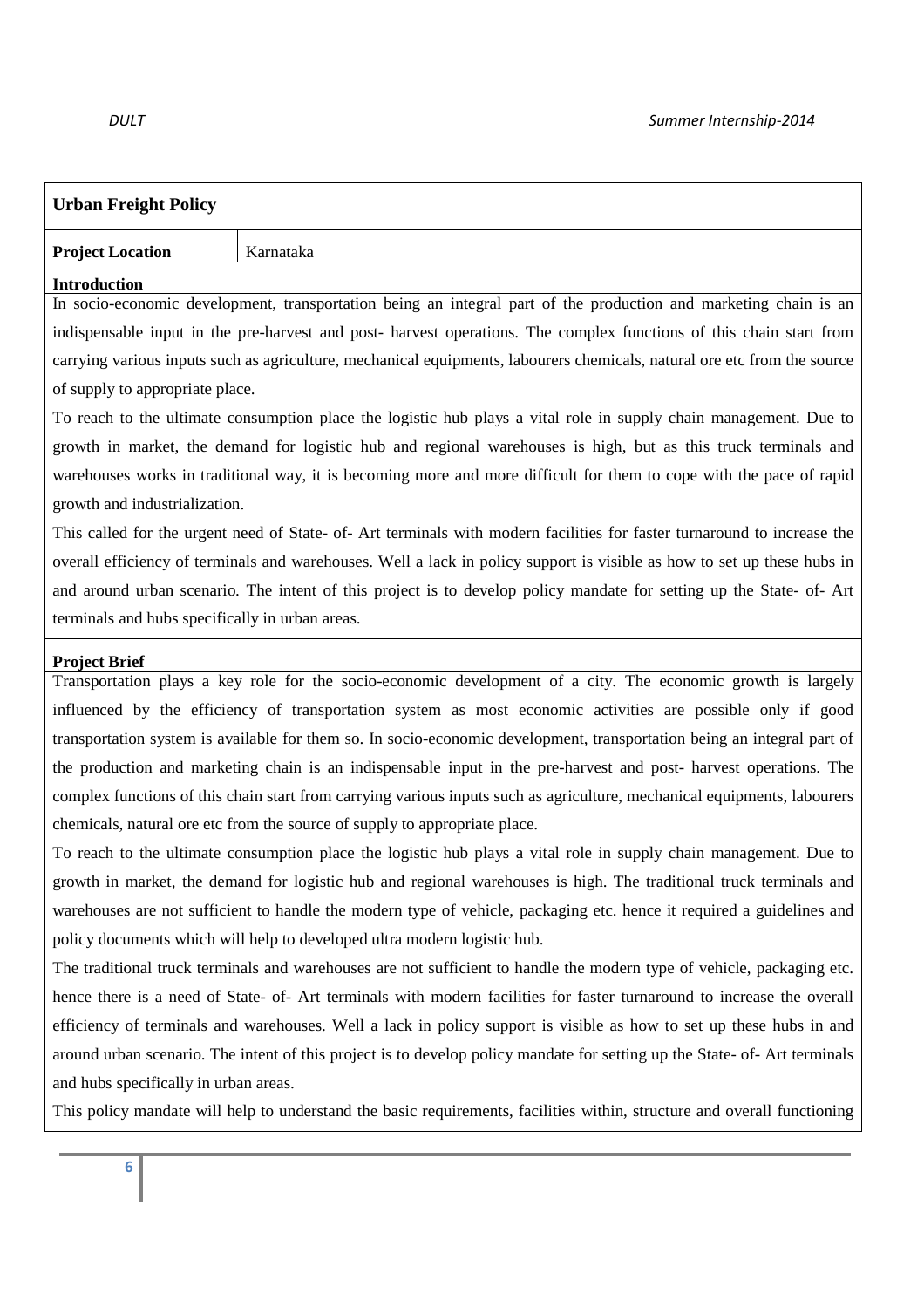of the logistic hub. This mandate will also provide multi option for selecting best business model for development of logistic hub.

Tentative Work plan- Below is the broad level of activities planned for a 10- week period to achieve the above objective.

- Week  $1/2$ : Literature Review (national and international)
- Week 3: Listing out primary information required from different source,
- Week 4: Development of survey format, assessing the need for secondary data collection
- Week 5/ 6: Data analysis, development of report
- Week 7/ 8: Preparation of draft report (incorporating any comments or suggestions from DULT reviews.
- Week  $9/10$ : Finalisation of the report and presentation.

| <b>Project Duration</b>      | 10 weeks                                                                                                                |  |  |  |
|------------------------------|-------------------------------------------------------------------------------------------------------------------------|--|--|--|
| <b>Concerned Authorities</b> | Commercial Tax office, Regional Transport Office, Toll Plaza and other concerned<br>agencies, Devraj Urs Truck Terminal |  |  |  |
| <b>Related Documents</b>     | CMP, Master Plan, CTTP, National Building Code, Industrial Policy, and other related<br>douments                        |  |  |  |
| Mentor                       | Abhishek Ranjan Prasad & Madhu Singh                                                                                    |  |  |  |
|                              | At the end of each week, a summary report of the task assigned should be submitted to<br>٠                              |  |  |  |
|                              | the mentor (by end- of- day every Saturday)                                                                             |  |  |  |
|                              | By end of 9th week a draft report including recommendation on the issues along the<br>$\bullet$                         |  |  |  |
|                              | identified corridor along with the presentation should be submitted.                                                    |  |  |  |
| <b>Deliverables</b>          | A final report and a presentation will be due by 10th week.                                                             |  |  |  |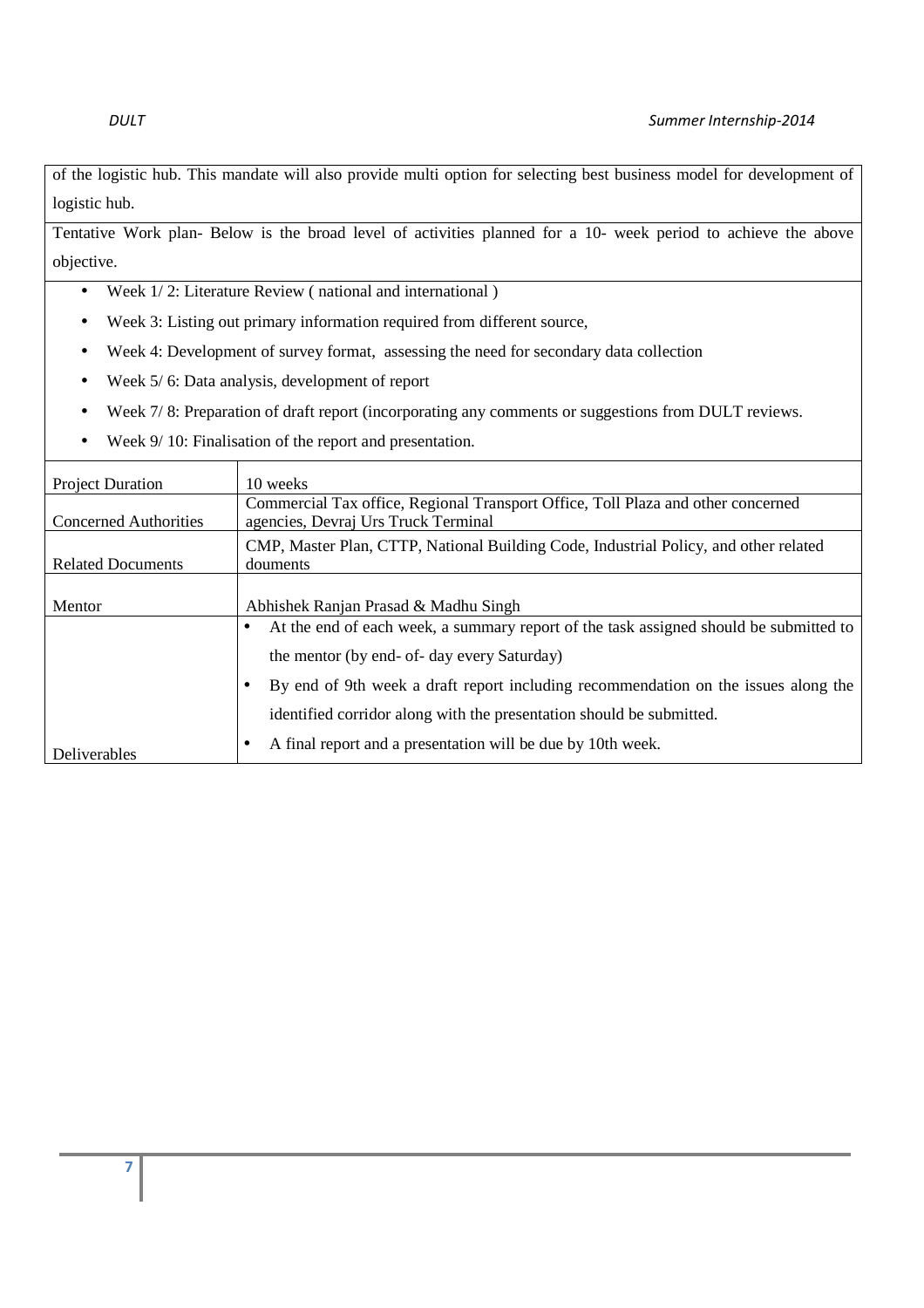| <b>Junction Design</b>                                                                                                                    |                                                                                                                        |  |
|-------------------------------------------------------------------------------------------------------------------------------------------|------------------------------------------------------------------------------------------------------------------------|--|
| <b>Project Location</b>                                                                                                                   | Outer Ring Road (ORR), Bangalore                                                                                       |  |
| <b>Introduction</b>                                                                                                                       |                                                                                                                        |  |
| Outer Ring Road is a road that runs around most of the perimeter of Bangalore for a length of 62 Km. Out of this, a                       |                                                                                                                        |  |
| corridor (Between Jayadeva to Central Silk Board junction) of 2.8 km had been selected for the Traffic management                         |                                                                                                                        |  |
| study. The main aim of the study was to identify the issues causing congestion, increased travel time and suggesting                      |                                                                                                                        |  |
| suitable interventions to relieve the same. As a part of the study, two of the junctions were identified as unscientifically              |                                                                                                                        |  |
|                                                                                                                                           | designed and demanded a requirement of immediate interventions.                                                        |  |
| <b>Project Brief</b>                                                                                                                      |                                                                                                                        |  |
|                                                                                                                                           | Junctions are a critical component of a roadway network, where multiple roads meet. Junctions provide an opportunity   |  |
|                                                                                                                                           | for road users to change their direction of movement and are usually a conflict point in road network. Hence junctions |  |
|                                                                                                                                           | should be carefully designed if an overall improvement in the operation of road network is desired.                    |  |
| The ORR stretch between Jayadeva and Silk board is considered as a congested corridor. The corridor connects                              |                                                                                                                        |  |
| important employment and residential areas of Bangalore. The corridor itself has a predominant commercial-cum-office                      |                                                                                                                        |  |
| land use. All these factors keep corridor active throughout the day and the condition worsens during peak hour. During                    |                                                                                                                        |  |
| peak hour junctions face traffic jams and queue back up which rarely gets clear. A study done by DULT has identified                      |                                                                                                                        |  |
| that there is a need to re-design the junctions of the corridor to accommodate the present as well as future traffic                      |                                                                                                                        |  |
| demand. The earlier remedies for such traffic snarls at junctions, namely, traffic signal and traffic round-about seem                    |                                                                                                                        |  |
| insufficient in handling the multi-fold increase in vehicle density.                                                                      |                                                                                                                        |  |
| This calls for a new approach to designing of junctions, keeping in view the needs of all users of a junction—vehicles,                   |                                                                                                                        |  |
|                                                                                                                                           | non-motorized vehicles (NMVs) and pedestrians. The aim of this study is to analyze and redesign two of the             |  |
| intersections namely 16 <sup>th</sup> Main/Tavarekere and 29 <sup>th</sup> Main falling on the corridor as to decrease the probability of |                                                                                                                        |  |
|                                                                                                                                           | accidents, and one that meets the current needs and future demands of the city.                                        |  |
| objective.                                                                                                                                | Tentative Work Plan- Below is the broad level of activities planned for a 10-week period to achieve the above          |  |
|                                                                                                                                           | Week 1: Review of junction design - IRC, DULT Guidelines, literature study                                             |  |
| Week $2/3$ : Site visit to project location – reconnaissance survey of junctions, traffic operations, meetings with                       |                                                                                                                        |  |
| concerned agencies, identify data collection needs                                                                                        |                                                                                                                        |  |
| Week 4: Developing project execution plan                                                                                                 |                                                                                                                        |  |
| Data collection plan – identify data source                                                                                               |                                                                                                                        |  |
| Final report structure                                                                                                                    |                                                                                                                        |  |
| Week 5/6: Data collection activity                                                                                                        |                                                                                                                        |  |
| Weeks 7/8: Data analysis and development of recommendation                                                                                |                                                                                                                        |  |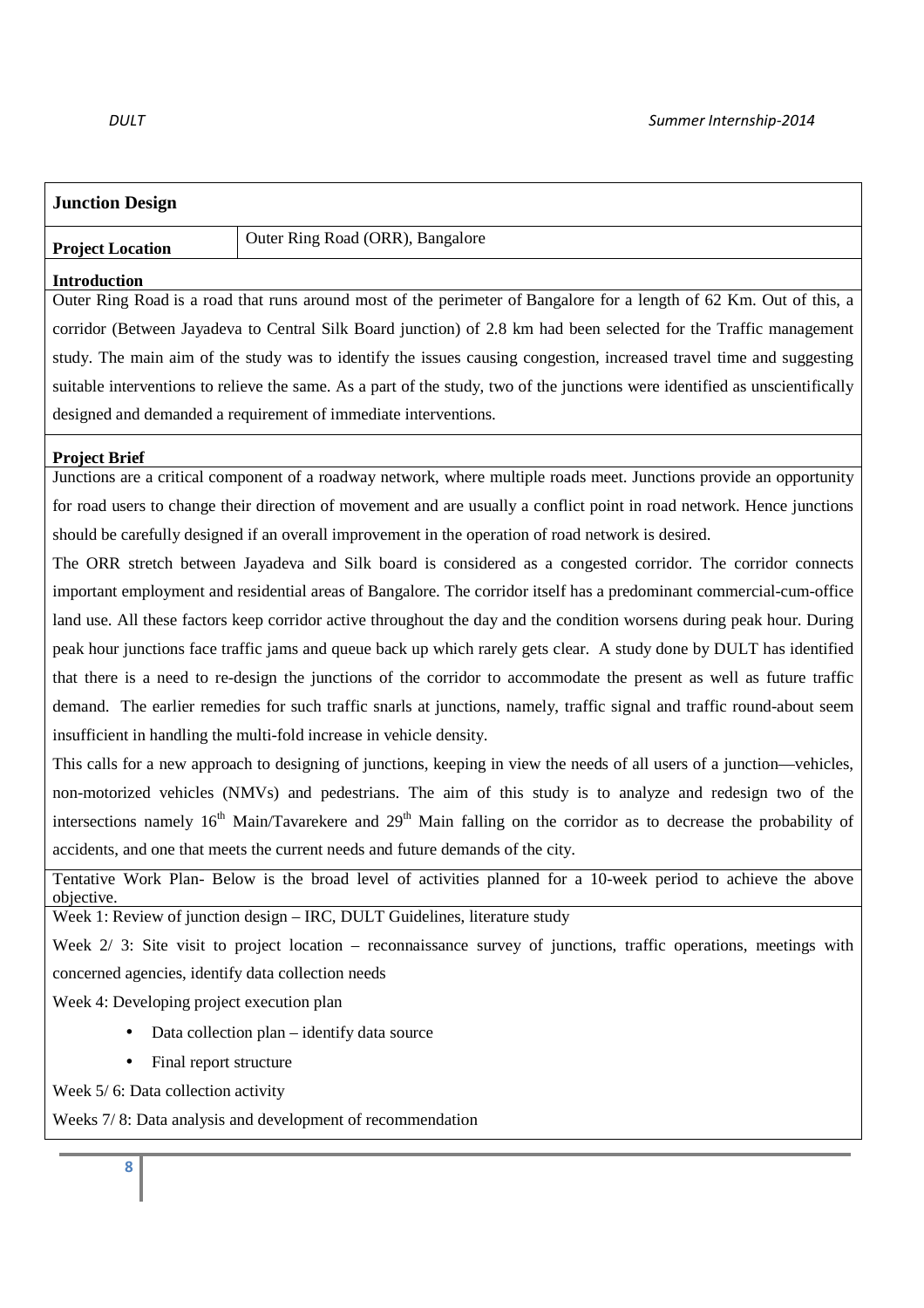| Week 9/10: Preparation of report and analysis (incorporating any comments or suggestions from DULT reviews) |                                                                                                                                                                                                                                                                                                                                                                   |  |
|-------------------------------------------------------------------------------------------------------------|-------------------------------------------------------------------------------------------------------------------------------------------------------------------------------------------------------------------------------------------------------------------------------------------------------------------------------------------------------------------|--|
| <b>Project Duration</b>                                                                                     | 10 weeks                                                                                                                                                                                                                                                                                                                                                          |  |
| <b>Concerned Authorities</b>                                                                                | BBMP, Traffic Police,                                                                                                                                                                                                                                                                                                                                             |  |
| <b>Related Documents</b>                                                                                    | CTTPs, CMPs, Other related reports.                                                                                                                                                                                                                                                                                                                               |  |
| Mentor                                                                                                      | Madhu Singh & Sreelakshmi                                                                                                                                                                                                                                                                                                                                         |  |
| <b>Deliverables</b>                                                                                         | At the end of each week, a summary report of the task assigned should be submitted to<br>c<br>the mentor (by end-of-day every Saturday)<br>By end of 7th week a draft report including recommendation on suitable intersection<br>design, detailing different components of design should be submitted.<br>A final report and a presentation will due by 8th week |  |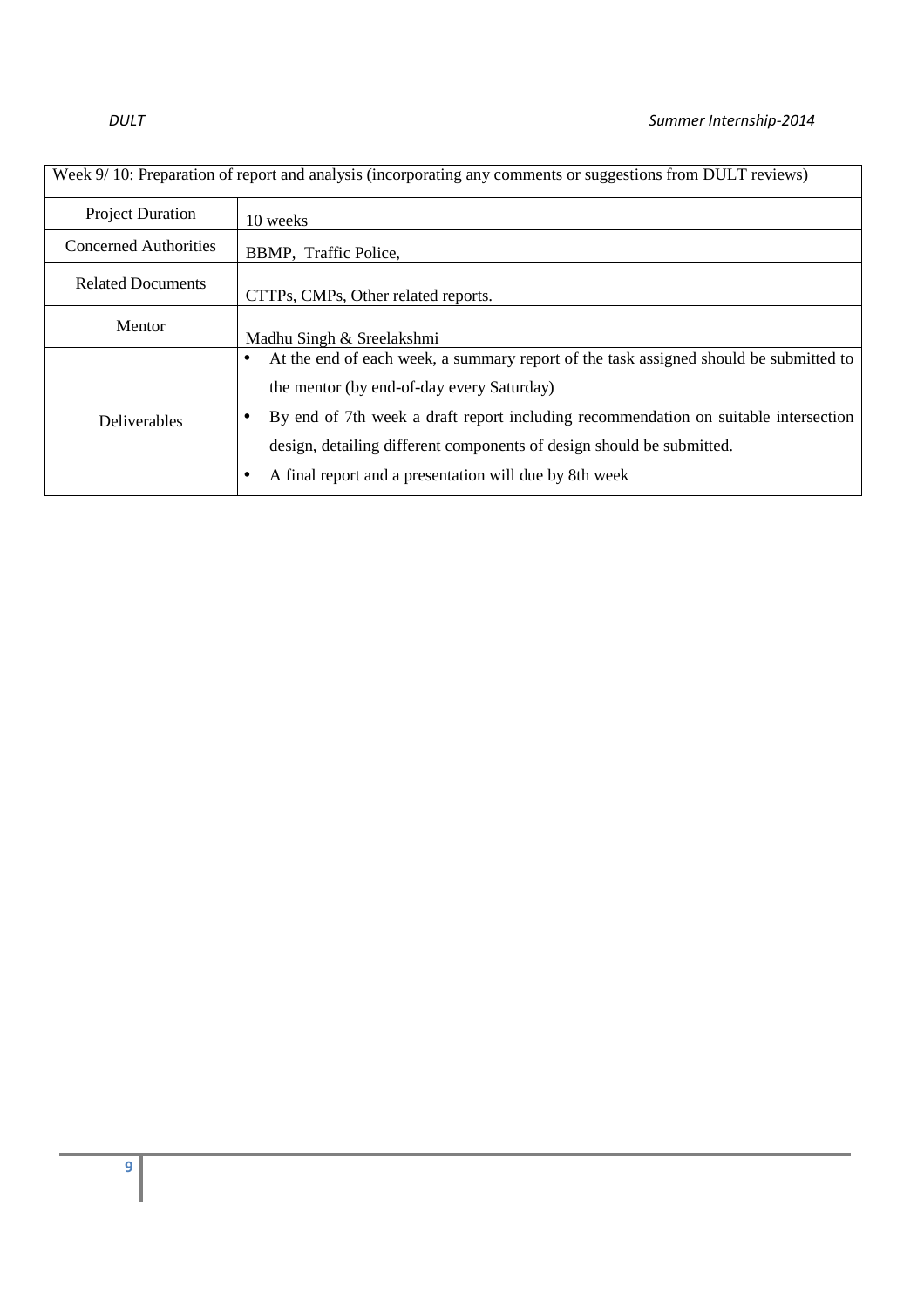| <b>Pedestrianisation of Madivala Market</b>                                                                                    |                                                                                                                             |  |
|--------------------------------------------------------------------------------------------------------------------------------|-----------------------------------------------------------------------------------------------------------------------------|--|
| <b>Project Location</b>                                                                                                        | Madivala, Bangalore                                                                                                         |  |
| <b>Introduction</b>                                                                                                            |                                                                                                                             |  |
| Madivala Market is a one of the oldest and famous markets and a well known landmark in South Bangalore (BTM                    |                                                                                                                             |  |
| Layout, Koramangala, HSR Layout, Bommanahalli) known for selling fresh vegetables and fruits. Madivala Market                  |                                                                                                                             |  |
| Road Connects Koramangala and Sarjapur Road with Hosur Road. The Madivala Market Road is filled with vendors                   |                                                                                                                             |  |
| selling all kinds of items like jewellary, clothes, footware, flowers, fruits, vegetables, fish etc. The street gets packed up |                                                                                                                             |  |
|                                                                                                                                | with people, especially at early mornings and during weekends.                                                              |  |
| <b>Project Brief</b>                                                                                                           |                                                                                                                             |  |
|                                                                                                                                | Madivala, which used to be a village, still has vestiges of the past the bustling lanes, dusty roads, vegetable markets and |  |
|                                                                                                                                | open drains. All these were changed in recent years with the connectivity, with Hosur Road which is cutting across          |  |
|                                                                                                                                | Madivala. It's also part of the IT boom, with software majors situated along Hosur Road.                                    |  |
|                                                                                                                                | Madivala market road is now a well-known landmark in South Bangalore (BTM Layout, Koramangala, HSR Layout,                  |  |
| Bommanahalli) known for its vegetable market. Madivala market road connects Koramangala and Sarjapur road with                 |                                                                                                                             |  |
| Hosur road. There are myriads of fruit and vegetable vendors on the 2 service (side) roads, some with their carts and          |                                                                                                                             |  |
|                                                                                                                                | the others under colorful awnings stretched in place by ropes tethered to the trees lining the path. Due to high inflow of  |  |
| pedestrians in Madivala market road all through the day, pedestrian conflicts with vehicles are a frequent sight and at        |                                                                                                                             |  |
|                                                                                                                                | times even the approach roads to the market is usually blocked.                                                             |  |
|                                                                                                                                | It was felt that, the stretch of Madivala market Road to be pedestrianized for the safety of pedestrians and to facilitate  |  |
| for a delightful shopping experience.                                                                                          |                                                                                                                             |  |
| The aim of this study is to check the feasibility of Pedestrianizing Madivala Market and to suggest measures which will        |                                                                                                                             |  |
| facilitate a comfortable shopping experience to shoppers by the provision of better facilities, while preserving the           |                                                                                                                             |  |
| vibrancy of the area.                                                                                                          |                                                                                                                             |  |
| objective.                                                                                                                     | Tentative Work Plan- Below is the broad level of activities planned for a 10-week period to achieve the above               |  |
| Week1: Site visit to project location – reconnaissance survey of study area, junctions and traffic operations,                 |                                                                                                                             |  |
| Week2/3: Data Collection, Surveys and Data Analysis                                                                            |                                                                                                                             |  |
| Week 3/4/5: Preparation of Traffic Circulation Plans and Junction Improvements                                                 |                                                                                                                             |  |
| Week 6/7: Development of Pedestrianization Proposals                                                                           |                                                                                                                             |  |
| Week 8/9: Preparation and submission of Draft report with presentation                                                         |                                                                                                                             |  |
| Week 10: Submission of final report and presentation (incorporating any comments or suggestion from DULT reviews).             |                                                                                                                             |  |
| <b>Project Duration</b>                                                                                                        | 10 weeks                                                                                                                    |  |
|                                                                                                                                |                                                                                                                             |  |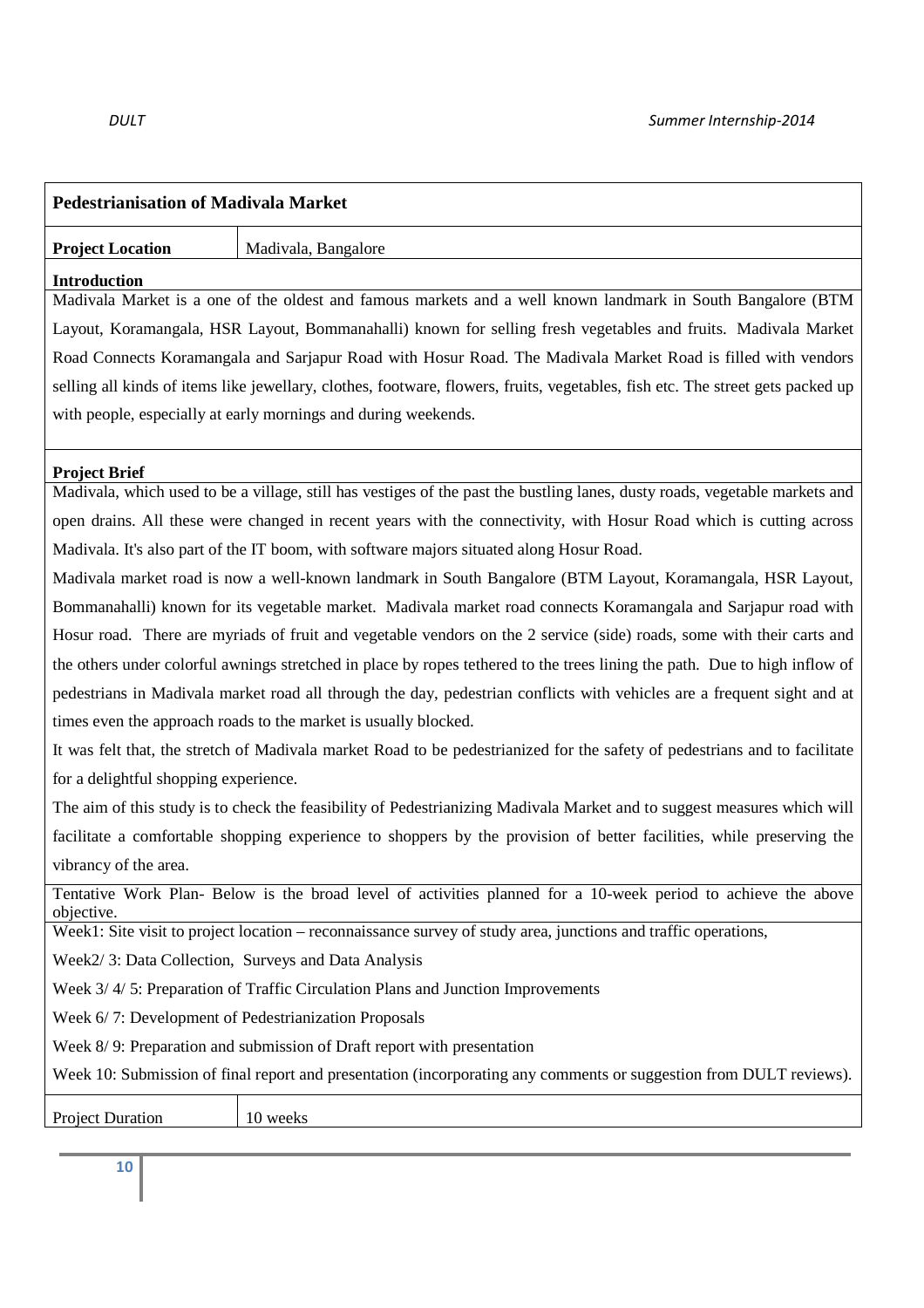| <b>Concerned Authorities</b> | <b>BBMP</b>                                                                                        |  |
|------------------------------|----------------------------------------------------------------------------------------------------|--|
|                              |                                                                                                    |  |
| <b>Related Documents</b>     | Master plan 2011                                                                                   |  |
|                              |                                                                                                    |  |
| Mentor                       | Shruti Srinivas                                                                                    |  |
|                              | At the end of each week, a summary report of the task assigned should be submitted to<br>$\bullet$ |  |
|                              | the mentor (by end-of-day every Saturday)                                                          |  |
|                              | By end of 9th week a draft report including conceptual plan, drawing detailing different           |  |
|                              | components of design should be submitted.                                                          |  |
| <b>Deliverables</b>          | A final report and a presentation will due by 10th week.<br>٠                                      |  |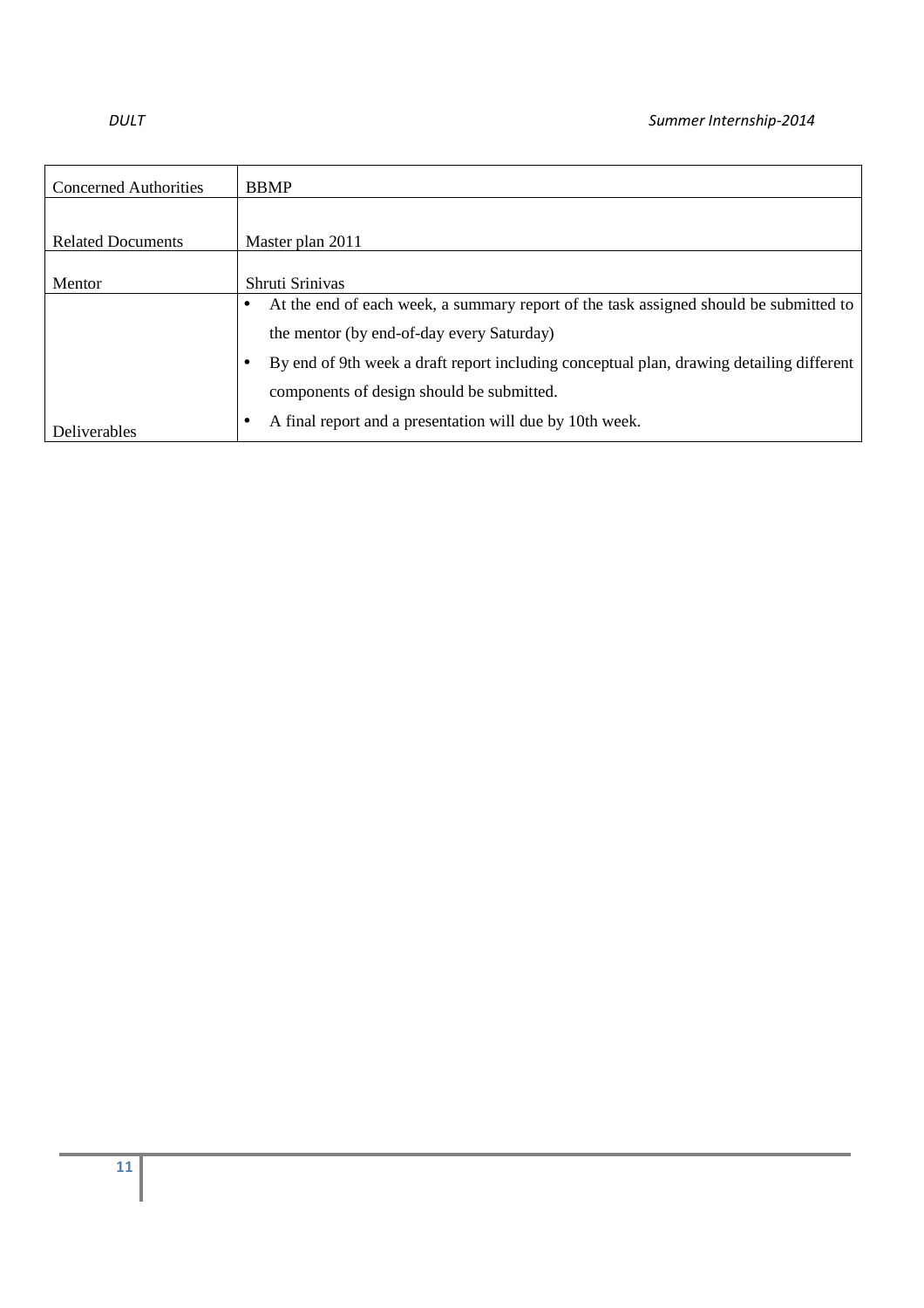## **Comprehensive Mobility Plans (CMP) for tier II and tier III towns across Karnataka**

**Project Location | Maddur, Nagamangala, Malavalli, Srirangapatna Introduction** 

Comprehensive Mobility Plan is a Strategy document that defines Mobility Vision of the City which is in synchronization with the City Development Plan and details out strategies and actions for achieving the objectives for enhancing mobility of the people.

### **Project Brief**

Recent rapid urban development in India has resulted in transport problems, such as traffic congestion and an increase in traffic accidents. Although the national and state governments have made substantial efforts to improve urban transport, problems have been exacerbated by the rapidly increasing number of private vehicles. Existing local government capacity for urban transport planning is still insufficient. Specifically, the following problems are noted:

 • Although many proposals have been submitted by local bodies for the Jawaharlal Nehru National Urban Renewal Mission (JNNURM) fund to implement various urban transport projects, including Mass Rail Transit (MRT), Bus Rapid Transit (BRT), flyovers, roads etc., some proposals contained inadequate information and incomplete analyses, therefore the justifications drawn from them for project implementation were not always acceptable.

• One of the main planning issues is that most cities do not have a long-term comprehensive urban transport strategy. Accordingly the proposals for specific projects are often not integrated with other urban transport measures or with land use patterns.

• Some cities have prepared urban transport master plans by conducting Comprehensive Transport and Traffic Studies. However, these studies mainly focused on vehicle movements and did not pay enough attention to the mobility of people and goods.

It is important to prepare strategic plans focused on mobility of people as a basis for developing cost-effective and equitable urban transport measures with an appropriate and consistent methodology, in line with the National Urban Transport Policy (NUTP).

Tentative Work Plan- Below is the broad level of activities planned for a 10-week period to achieve the above objective.

Week 1: Literature Review and preparation of Framework

Week 2: Site Visit and Collection of Secondary data

Week 3: Kick off presentation along with Inception Report

Week  $4/5/6$ : Data Collection, Analysis & Preparation of Short term plan for better mobility of the city.

Week 7/ 8: Preparation and submission of Draft report with presentation

Week 9/10: Submission of final report and presentation (incorporating any comments from DULT reviews).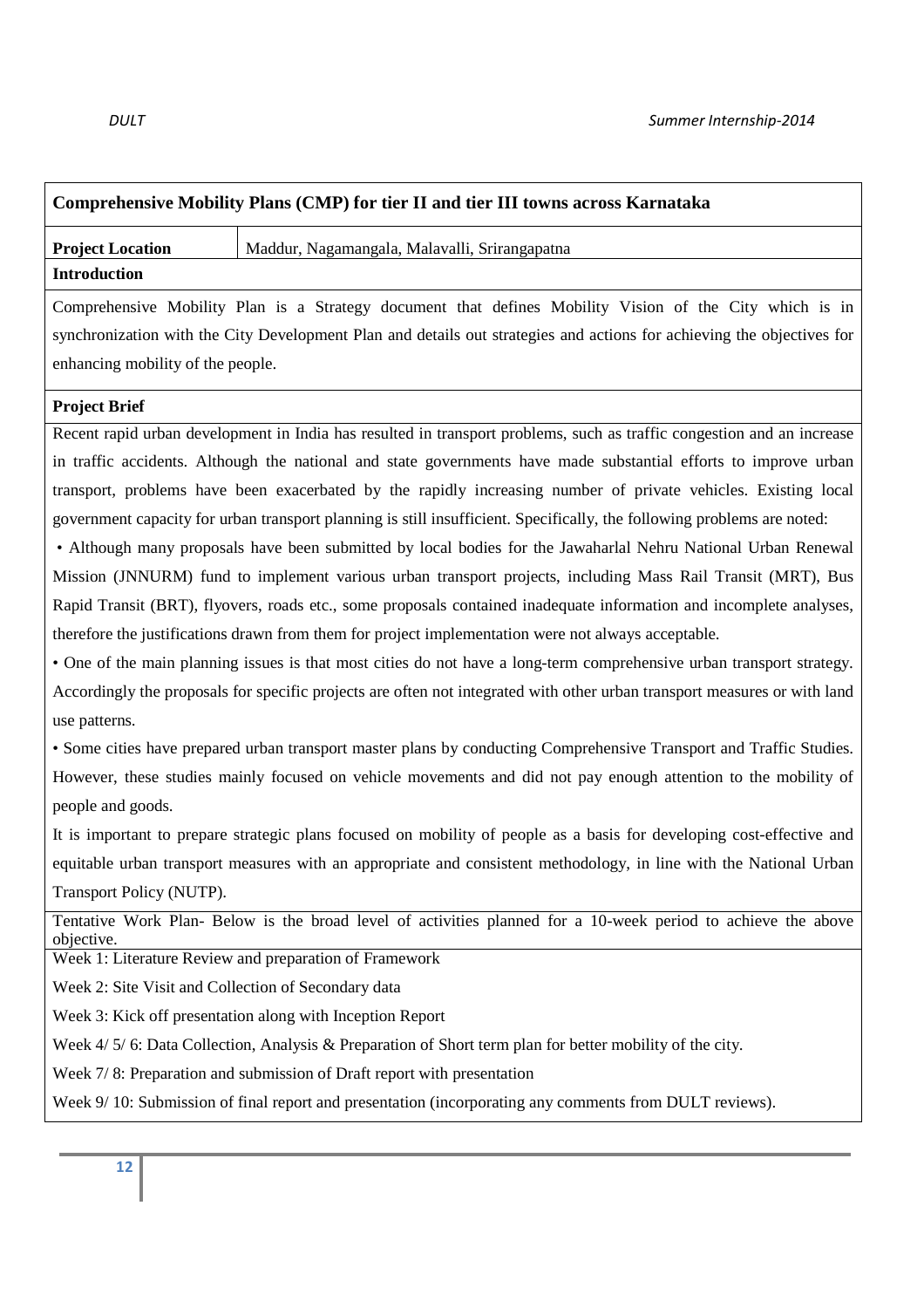| <b>Project Duration</b>      | 10 weeks                                                                                                                   |  |  |
|------------------------------|----------------------------------------------------------------------------------------------------------------------------|--|--|
| <b>Concerned Authorities</b> | ULBs (Council, Pancahyath etc.) NGO's, support group etc.)                                                                 |  |  |
| <b>Related Documents</b>     | Master plan 2011, AutoCad, GIS, Landuse, Mobility Plans (if any), CDPs (if any),<br>UIDSSMT Plans (if any), Any other data |  |  |
| Mentor                       | <b>Respective Team Leaders</b>                                                                                             |  |  |
|                              | At the end of each week, a summary report of the task assigned should be submitted to                                      |  |  |
|                              | the mentor (by end-of-day every Saturday)                                                                                  |  |  |
|                              | By end of 7th week a draft report including conceptual plan, drawing $\&$ suitable map                                     |  |  |
|                              | showing park connectors in Autocad format, detailing different components of design                                        |  |  |
|                              | should be submitted.                                                                                                       |  |  |
| Deliverables                 | A final report and a presentation will due by 8th week.                                                                    |  |  |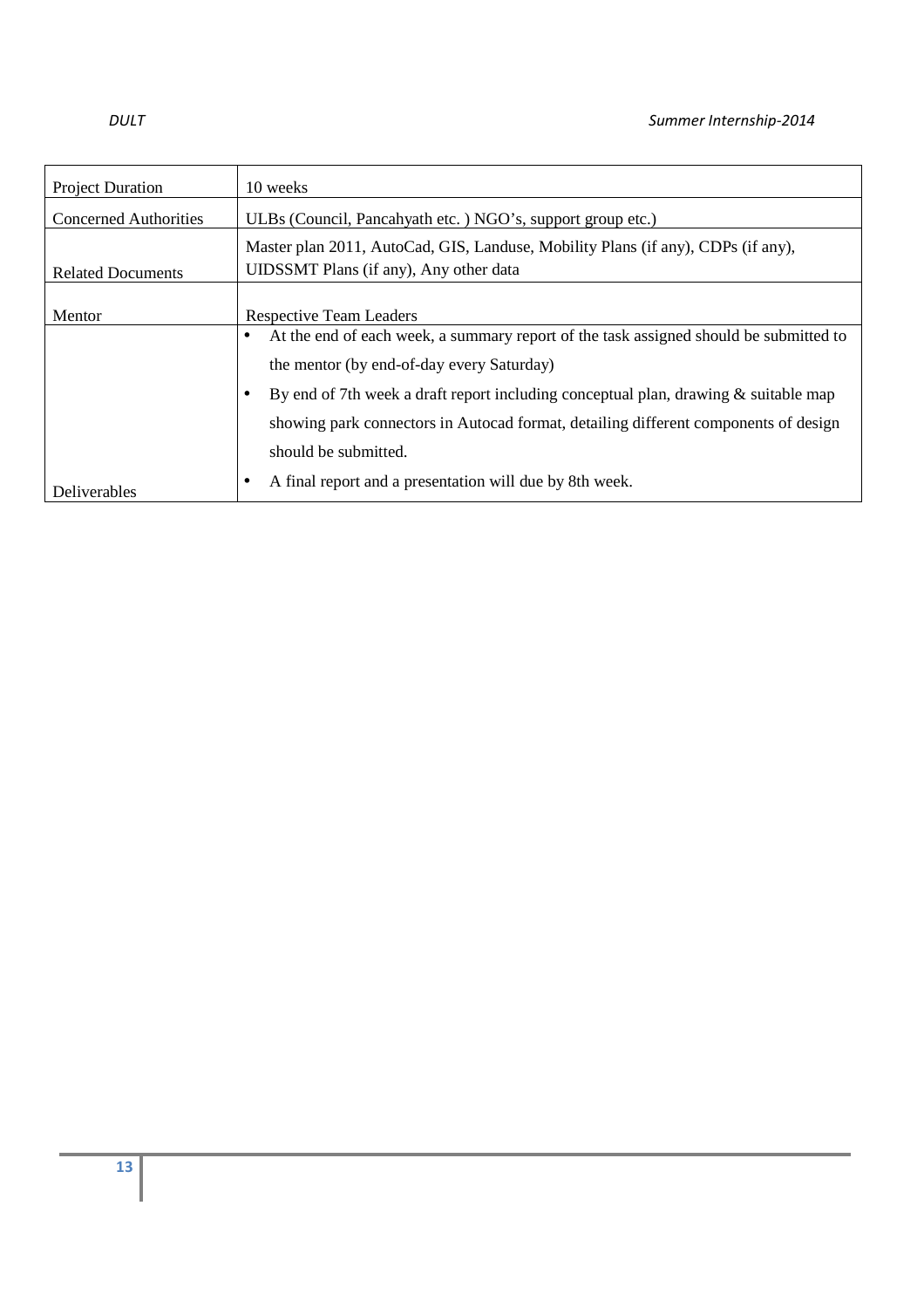$\overline{\phantom{a}}$ 

| <b>Accessibility Study- Hubli Dharwad BRTS Corridor</b>                                                                     |                                                                                                                         |  |
|-----------------------------------------------------------------------------------------------------------------------------|-------------------------------------------------------------------------------------------------------------------------|--|
| <b>Project Location</b>                                                                                                     | Hubli-Dharwad                                                                                                           |  |
| <b>Introduction</b>                                                                                                         |                                                                                                                         |  |
| To ease the growing traffic between Hubli and Dharwad, the Government of Karnataka, through the Karnataka Road              |                                                                                                                         |  |
| Development Corporation Limited has taken up the widening of the existing two-lane state highway to a divided four-         |                                                                                                                         |  |
| lane carriageway. To provide better transportation facilities between the two urban areas of Hubli and Dharwad, and         |                                                                                                                         |  |
| with an objective to improve travel speeds, reliability, and quality of public transport services, a Bus Rapid Transit      |                                                                                                                         |  |
|                                                                                                                             | (BRT) facility is proposed along the corridor. The project road starts from Hubli CBT to Dharwad CBT for a length of    |  |
| about 23km.                                                                                                                 |                                                                                                                         |  |
|                                                                                                                             |                                                                                                                         |  |
| <b>Project Brief</b>                                                                                                        |                                                                                                                         |  |
|                                                                                                                             | Census socio-economic surveys were conducted along the proposed project stretch, for a right of way between 35m and     |  |
|                                                                                                                             | 45m keeping in view the design requirements. According to the census survey, 876 properties will be affected with       |  |
|                                                                                                                             | 1351 PAPs. Of the total project affected structures / land, major impact is on 237. The project will impact 8 community |  |
| assets.                                                                                                                     |                                                                                                                         |  |
|                                                                                                                             | Land acquisition for the project is estimated at 59.51 acres of private land which needs to be acquired and 13.55 acres |  |
|                                                                                                                             | of government land which has to be transferred from other Government Departments.                                       |  |
|                                                                                                                             | The access study aims to restore the access of the adjacent properties to the proposed HDBRTS Corridor. This will       |  |
| involve intensive site study and analysis to formulate suitable proposals and recommendations.                              |                                                                                                                         |  |
| Tentative Work Plan- Below is the broad level of activities planned for a 10-week period to achieve the above<br>objective. |                                                                                                                         |  |
| Week 1: Orientation                                                                                                         |                                                                                                                         |  |
| Week 2: Data Collection, Surveys                                                                                            |                                                                                                                         |  |
| Week 3/4: Data Analysis                                                                                                     |                                                                                                                         |  |
| Week 5/6: Impact assessment study and issue identification                                                                  |                                                                                                                         |  |
| Week 7/8: Possible solutions and recommendations                                                                            |                                                                                                                         |  |
| Week 9/10: Submission of final proposal report on accessibility (incorporating any comments or suggestion from              |                                                                                                                         |  |
| DULT reviews).                                                                                                              |                                                                                                                         |  |
| <b>Project Duration</b>                                                                                                     | 10 weeks                                                                                                                |  |
| <b>Concerned Authorities</b>                                                                                                | <b>DULT</b>                                                                                                             |  |
|                                                                                                                             |                                                                                                                         |  |
| <b>Related Documents</b>                                                                                                    | Master plan, JMC survey maps, Corridor design                                                                           |  |
| Mentor                                                                                                                      | Sheeba Shetty and Priyadarshini S Honnur                                                                                |  |